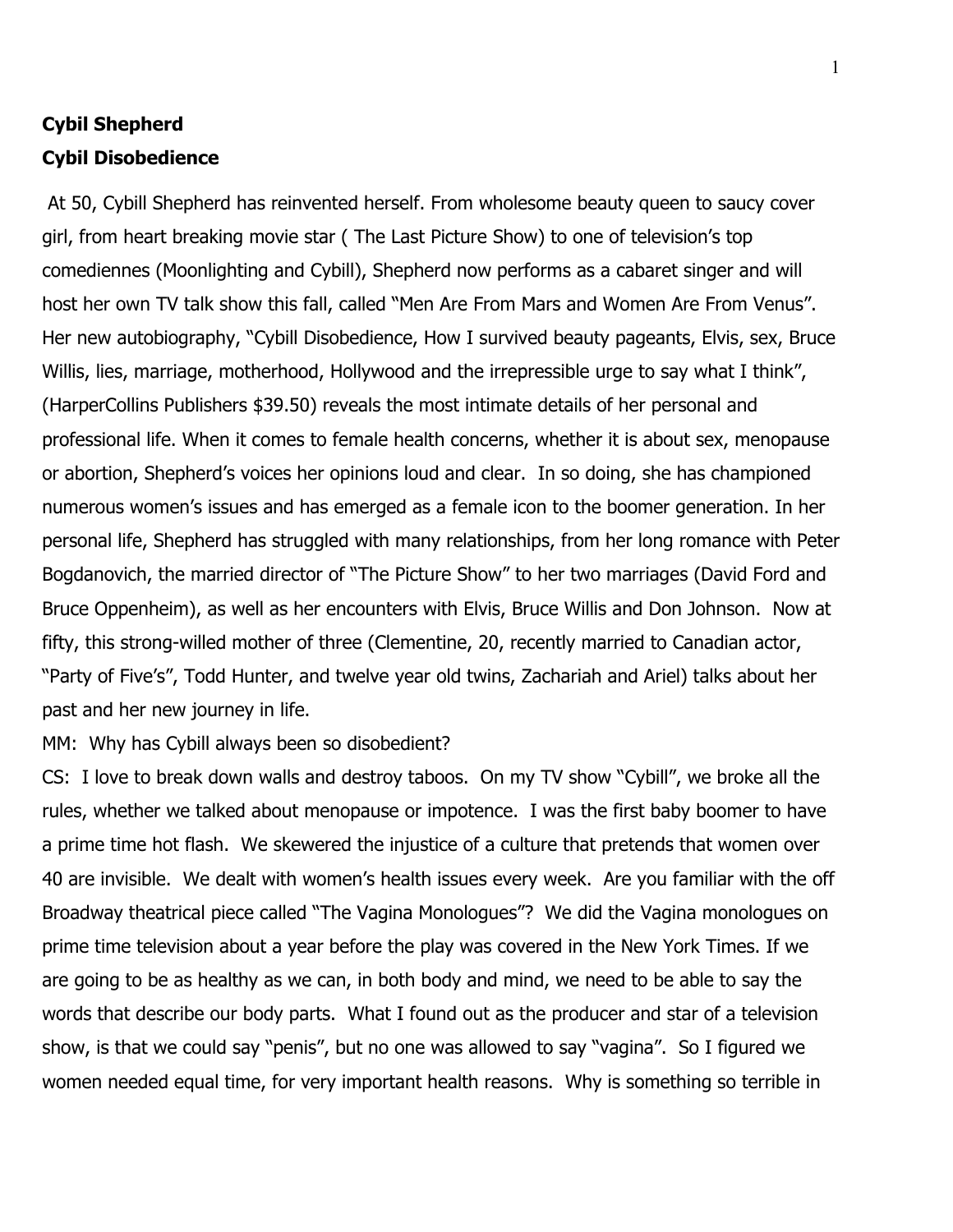women that we can't name it, but in men we can? We're sending a message to women and children that something is unmentionable. Our silence about any health issue is dangerous. In order for women and children to protect themselves and have the optimum pleasure that we deserve as human beings, we have to know all the names for and be comfortable with all our body parts. Women's pleasure is still a radical political concept. It's the unmentionable MM: What did you learn, through your own personal experiences, from the sexual revolution? CS: I feel that I benefited from women's liberation, which said that women have the right to pleasure. That it's a key element of our health and sanity and that there should be no double standard. At that time, women were exploding stereotypes, saying it's possible for women to have sex without being emotionally involved. Today we know that a lot of men can't have sex without being emotionally involved. I had the freedom, because of the sexual revolution, to say make love, not war. I believed that sex was good. However, what I found out about love and sex is that it's hard to predict. For example, I'd say, "In this sexual relationship I'm having, I'm not going to get emotionally involved," and there I was, getting my heart broken. In other relationships I would be fine and the man would end up getting emotionally attached. I've come to believe that those times gave our generation the freedom to find out that there are no set rules or ways of predicting how the physical and emotional collide. The revolution gave us the freedom to discover who we were and that's very exciting. Also, remember at that time, the only diseases you could get could be cured with a prescription.

MM: You write openly about your affair with a married man, your experimentation with a menage a trois, your numerous romances with people like Elvis Presley. Why reveal so many detailed intimacies about your sex life?

CS: The longest, deepest streak of disobedience in my life has been about sex. I never observed sexual canons. I did exactly what I pleased, early, with a man I thought would be the love of my life, than later with a dispensable succession of partners. My book is a political and sexual journey; it's really a "how not to" book. I wouldn't do those things today. It's very clear, today that I wouldn't have an affair with a married man. I wouldn't be interested in being a sexual partner of a man who is involved with someone else. I'd rather be abstinent. I'd rather be alone, unless someone is really available both emotionally and physically. And that person can't be, if he is having other relationships. I also had the freedom, at the time, to act out my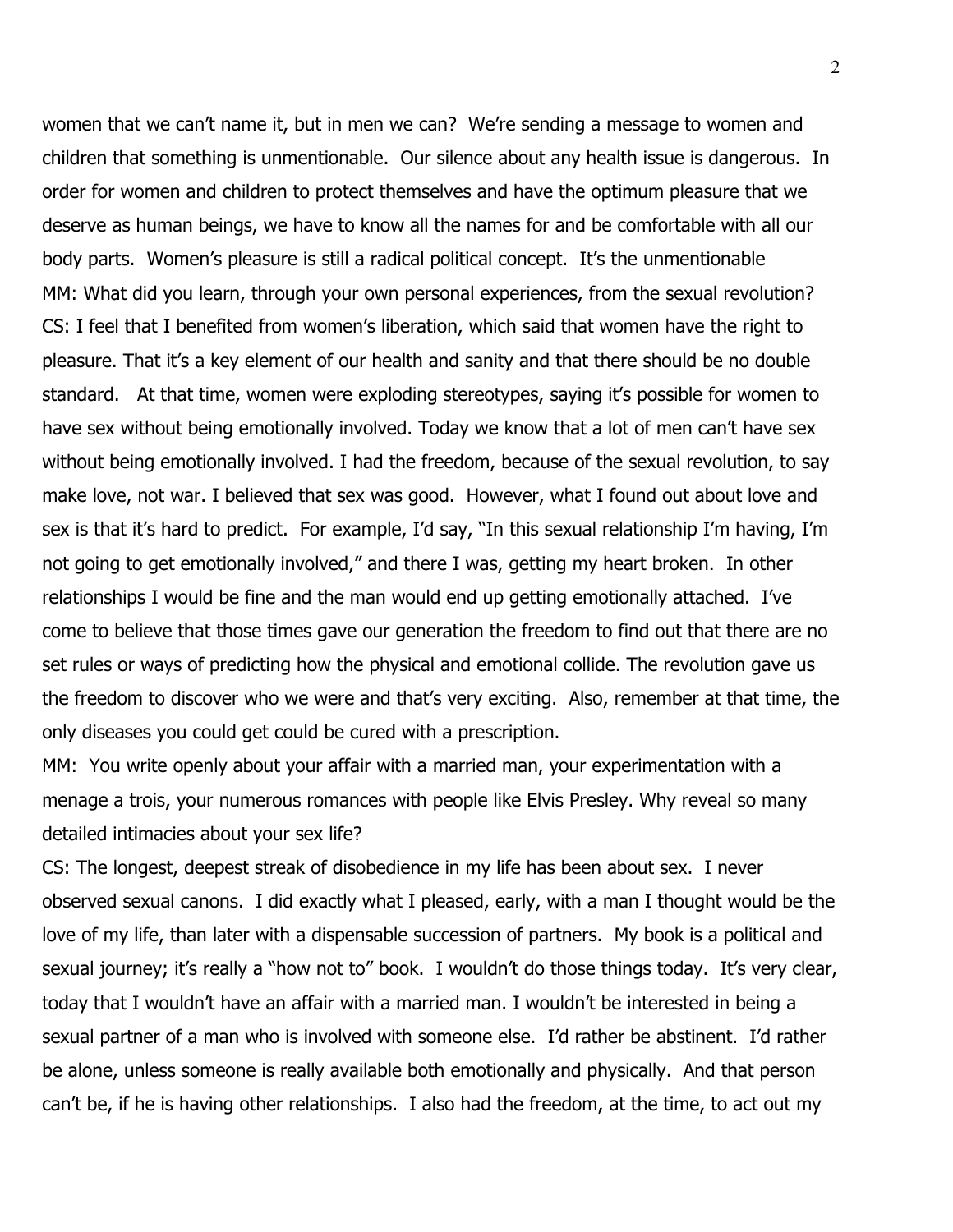fantasies. I wouldn't recommend it. I considered putting a warning label on the book, saying "Do not try this at home".

MM: How did you come full circle to way you feel today?

CS: I paid a price for many of the things that I had done, as I was living it. First of all, feeling the sense of failure at my relationships, particularly when it came to my kids. I suffered; I have two failed marriages and I have three children with fathers that I cannot actively father with. When I was younger I also lied a lot because I wasn't given the right information. I think that's why I feel compelled to be so honest now.

MM: What has changed for you now that you are 50?

CS: I have a more intense sense of time running out because I almost died two years ago from a double intestinal twist, ten days after I finished shooting the "Cybill" show. I was taken to the emergency room. I had the beginning of gangrene, my white cells had shot up. I was violently ill and I had emergency surgery. They did what they call, presentation of the bowel after cutting me open. In the process of checking for any obstructions, these twists untwisted. When I asked my surgeon afterwards what caused it, he said it looked like I had had an internal injury. Actually, I had suffered no physical blow, but all through my diaries of that past year, I h was experiencing cut-throat politics and in fighting on the "Cybill" show. I wrote down about how I felt like I had been kicked in the gut. Talk about health! Here's this mental and physical connection that almost killed me. It brought home what we all know to be true, which is, there are no guarantees on anything. Within a period of six months, I lost my job and not just any job, but the kind of the job that is your whole life, because it has your name on it. Ten days later, I'm in the hospital almost dying. Within five months, my life partner dumped me very suddenly. I can look back and see it coming, but I just didn't want to see it at the time. MM: How did you cope?

CS: I coped by turning to my really good friends and I found some, where I didn't expect them to be. People who seemed to be pretty good friends became intensely supportive and central to my health, mental and physical. I could lean on them; they were there for me. They were people that had been in my life, but I never realized that I could turn to them. Others, who were good, old friends, weren't there for me, for whatever reason. We know that friendship is so related to health and having someone in your life is so important, but I had no one. I had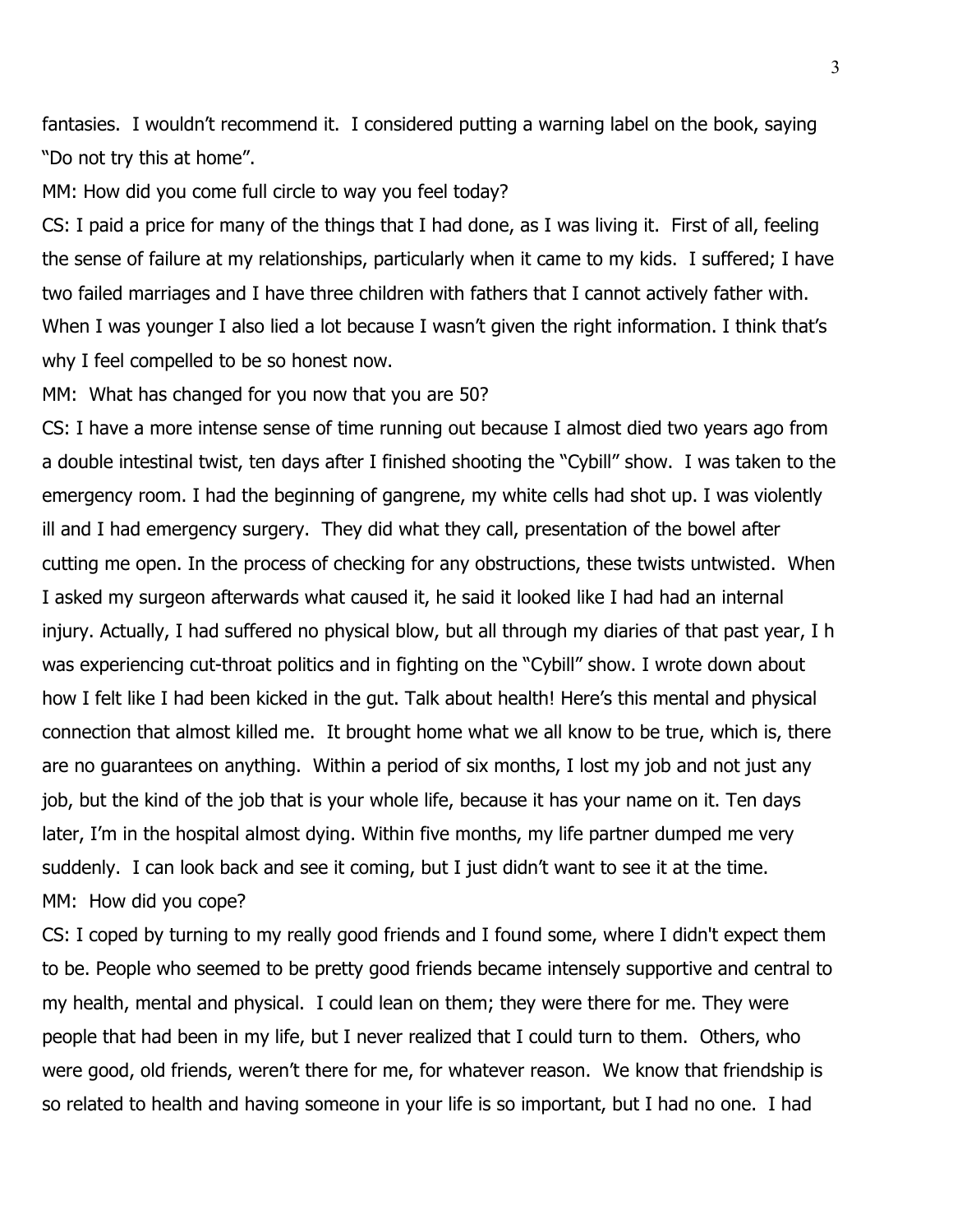my children. They stepped in, which is interesting. My older daughter, Clementine, had grown up with a supermom. In the public light, it seemed like I have it all and I can do it all. This concept that we women have all those balls in the air is a myth. Those balls that I seem to be juggling so effortlessly are, in fact, dropping all around me. What the public sees are moments of perfection, all the balls in the air, frozen for that instant, like in a still photograph. MM: What other issues did you have to confront in midlife?

CS: I'm still having hot flashes. I find it a little scary sometimes, that my body is so taken over by this extraordinary feeling of heat. The only thing that has ever come close for me to understand that would be the heat of sexual pleasure. But it's not quite the same. I thought I really enjoyed sex, but I didn't feel that the doors really opened until I was forty. I also have to say at fifty, it's wonderful. Maybe I do it less because I know what I don't want; but when I do, I find it to be truly amazing. There's also another taboo, which is flying solo. I didn't have anyone to teach me about masturbation as an alternative to motel rooms. I think we need to grow up and do our kids a service and be honest about these things. How in the world are kids going to separate sex and love. If we say you only have sex with someone you love; well, in an ideal world, yeah! Otherwise the minute they feel sexual, what I was told was there was something wrong with me. If I feel sexual, I must be in love; well, that can lead you down a few paths you don't want to go.

MM: What about facing loneliness, living alone?

CS: Not until now have I realized how supremely important it was for me to confront and embrace my lifelong sense of profound loneliness, to stop making choices based on avoiding that demon. We have the internet, cell phones, e mail and if anything, we're further apart, not closer. I get so irritated by some very good friends who say "What's your e mail address?" "Pick up the phone" I tell them "I need your voice. I'd like to see your face and hug you." We have all these technological devices and yet, we have less connection and we are more isolated than ever before. As a single woman, I'm really glad I have my dog and cats. I got my German Shepherd four years ago and I'm glad he was in place when my life was in such upheaval.

MM: You've become the front woman for menopause. What insights do you want to share?